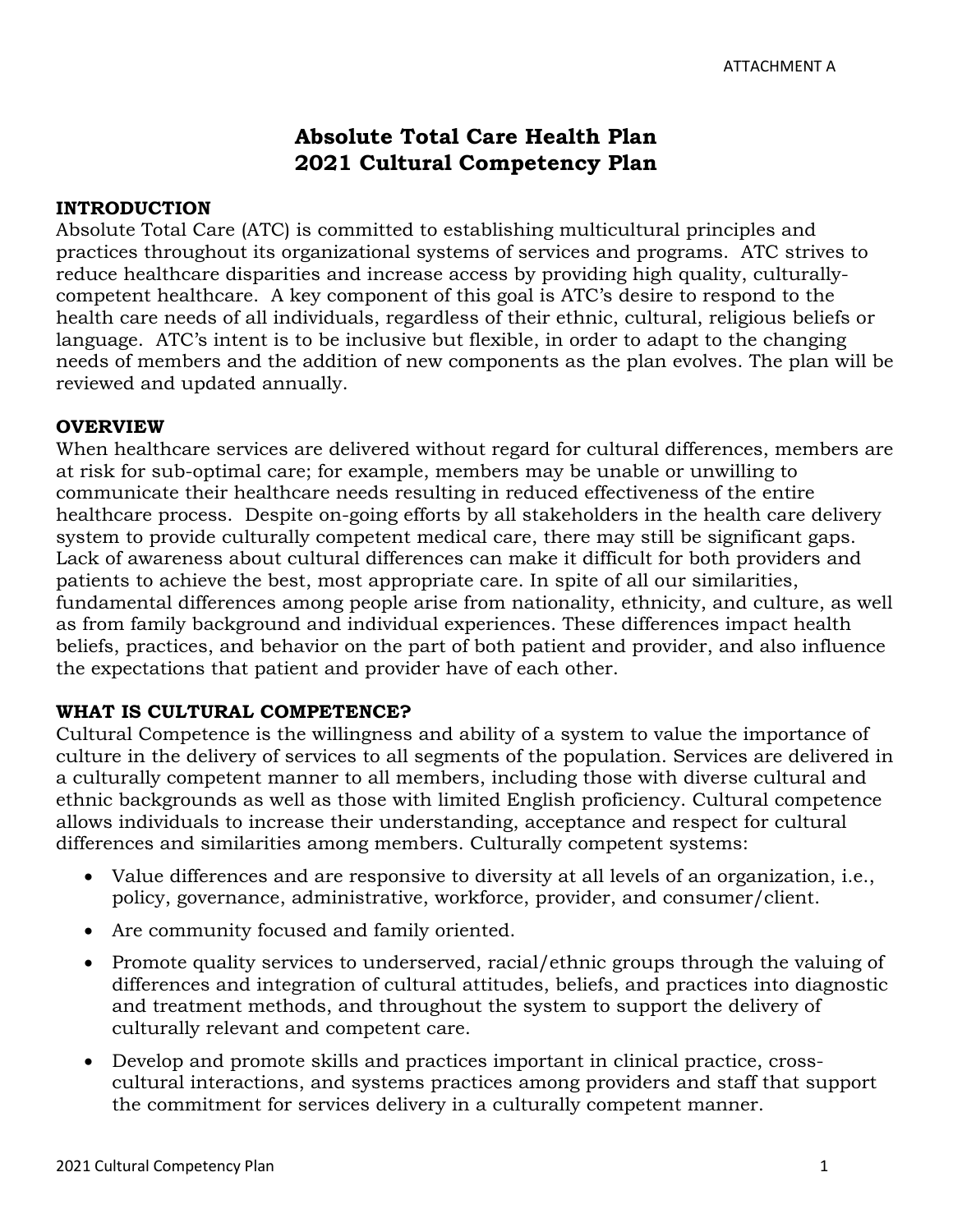Cultural Competence activities include:

- Development of skills through training.
- Use of self-assessment for providers and systems.
- • Implementation of objectives to ensure that governance, administrative policies and practices, and clinical skills and practices are responsive to the culture and diversity within the populations served.

 These practices must be evaluated regularly and made subject to a process of continuous quality improvement.

 The Institute of Medicine report entitled "Unequal Treatment," along with numerous research projects, reveal that when accessing the healthcare system people of color are treated differently. Research also indicates that a person has better health outcomes when they experience culturally appropriate interactions with medical providers. The path to developing cultural competency begins with self-awareness and ends with the realization and acceptance that the goal of cultural competency is an on-going process. Providers should note that the member's experience begins at the front door. Failure to use culturally competent and linguistically competent practices could result in the following:

- Feelings of being insulted or treated rudely
- Reluctance and fear of making future contact with the office
- Confusion and misunderstanding
- Non-compliance
- Feelings of being uncared for, looked down on and devalued
- Parents resisting to seek help for their children
- Unfilled prescriptions
- Missed appointments
- Misdiagnosis due to lack of information sharing
- Wasted time
- Increased grievances or complaints

#### GOALS

 Members are entitled to dignified, appropriate and quality care, and ATC is committed to the development, strengthening and sustaining of healthy provider/member relationships. Toward this end, it is the goal of ATC to provide services to all of our members that:

- Recognize, value, affirm and respect the worth of the individual members
- • Protects and preserves the dignity of people of all cultures, races, ethnic backgrounds, sexual orientations, and religions
- Is culturally competent including being able to manage diverse languages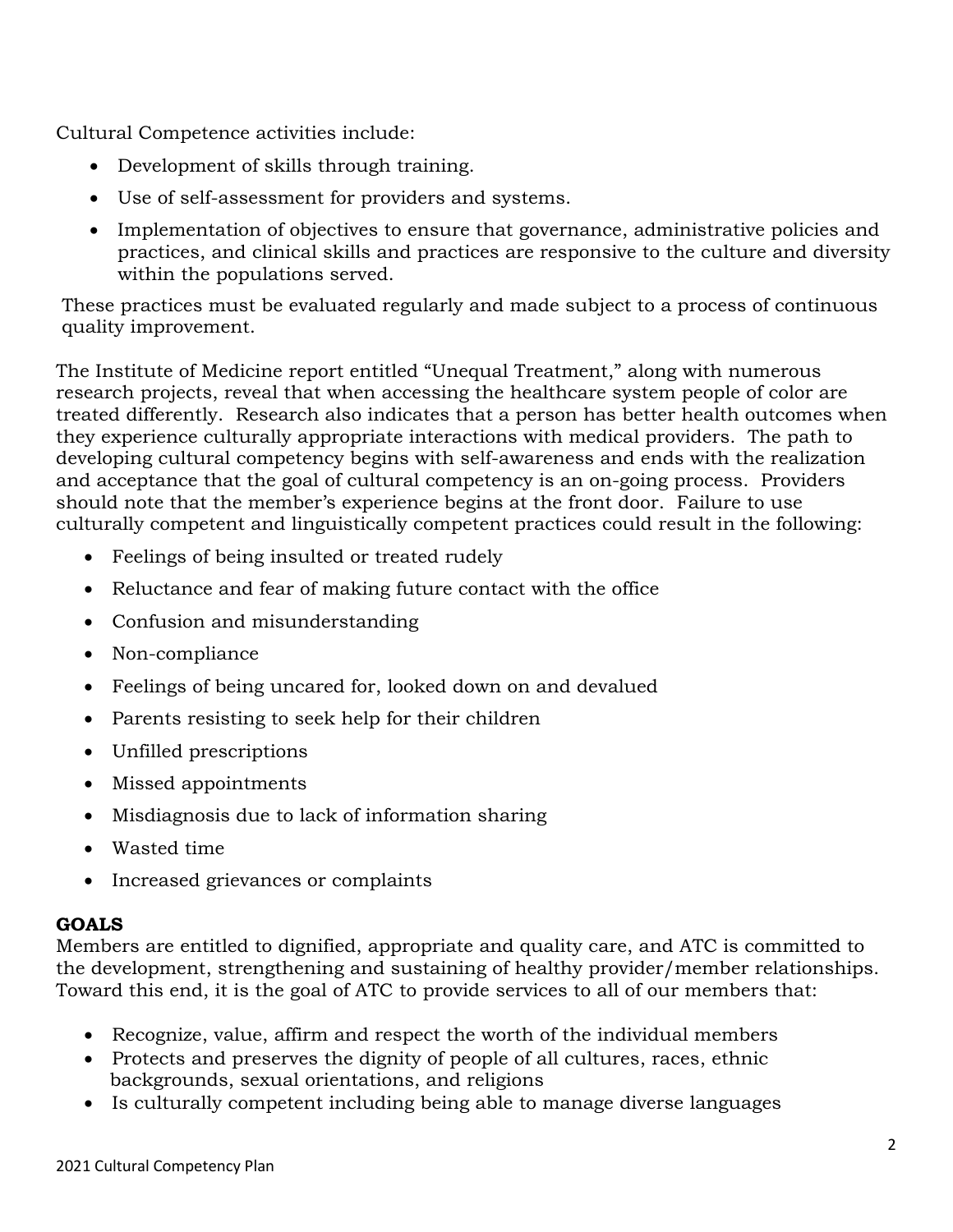ATC will strive to provide high-quality, culturally sensitive services through identification, delivery and continual monitoring of Member's needs.

 ATC's Cultural Competency Program is based on the Georgetown University National Center for Cultural Competence framework.

https://nccc.georgetown.edu/foundations/framework.php

This framework requires that organizations:

- • Have a defined set of values and principles, and demonstrate behaviors, attitudes, policies and structures that enable them to work effectively cross-culturally.
- • Have the capacity to (1) value diversity, (2) conduct self-assessment, (3) manage the dynamics of difference, (4) acquire and institutionalize cultural knowledge and (5) adapt to diversity and the cultural contexts of the communities they serve.
- • Incorporate the above in all aspects of policy making, administration, practice and service delivery, and systematically involve consumers, key stakeholders and communities.

 In addition, the Culturally and Linguistically Appropriate Services (CLAS) Standards as developed by the US Department of Health and Human Services, Office of Minority Health, serves as a key source for guidelines for providing culturally sensitive services which promote 15 standards organized by themes, including:

 Principal Standard (Standards 1); Governance, Leadership and Workforce (Standards 2-4); Communication and Language Assistance (Standards 5-8), and Engagement, Continuous Improvement and Accountability (Standards 9-15).

https://minorityhealth.hhs.gov/omh/browse.aspx?lvl=2&lvlid=53

# **OBJECTIVES**

- • To relay to Providers their responsibility to provide competent health care that is culturally and linguistically sensitive.
- • To provide culturally competent health care to all members including those with limited English proficiency and diverse cultural and ethnic backgrounds.
- • To provide Members access to culturally competent, high quality medical and Behavioral Health care.
- • To educate and facilitate communication to develop partnerships among Providers and ATC in an effort to enhance cultural awareness.
- • To identify Members with cultural and/or linguistic needs through demographic information and develop mechanisms to utilize this information in service delivery.
- • To provide competent translation/interpreter services to our Members who require these services in their preferred language.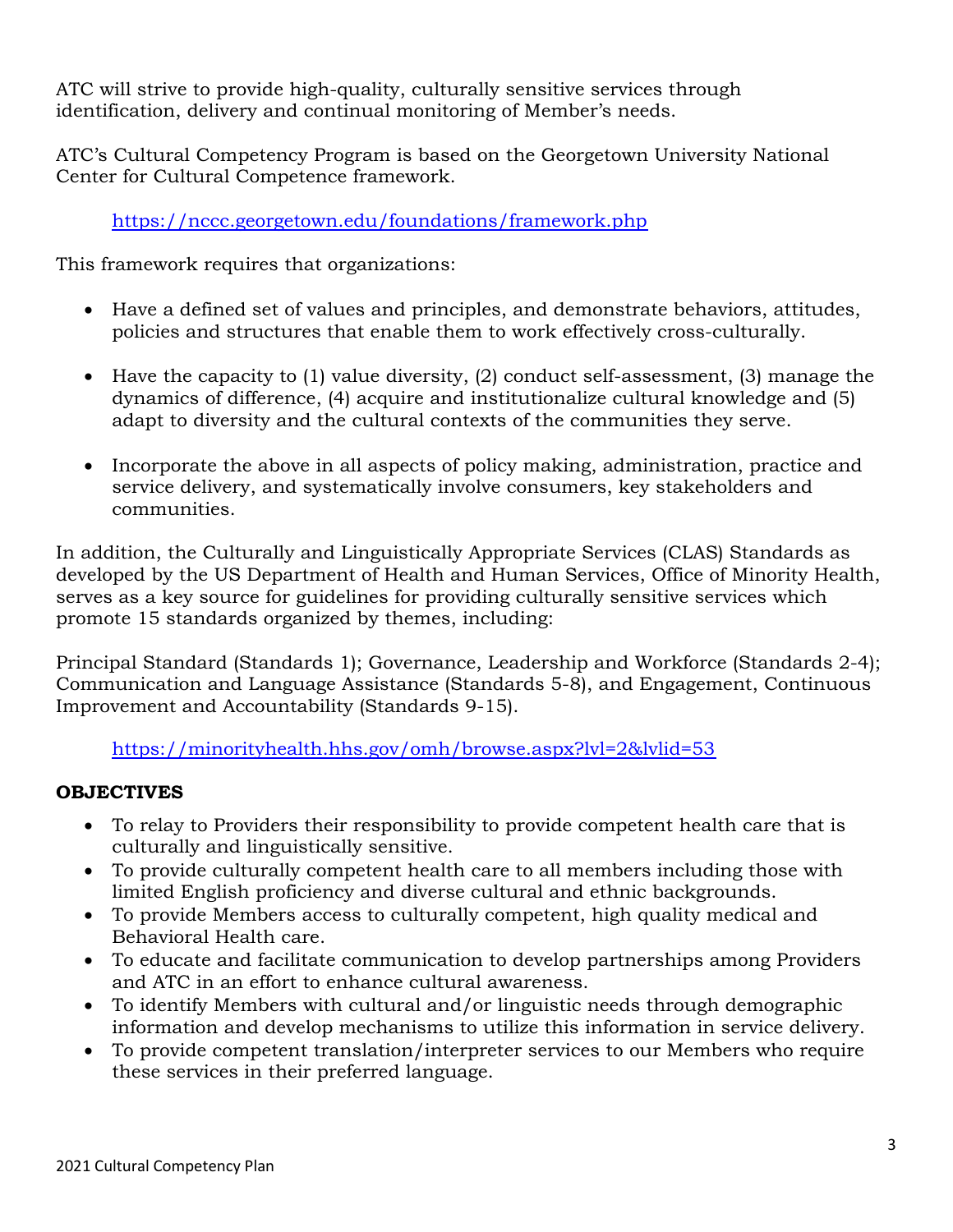- • To provide our Members with Limited English Proficiency (LEP), the assistance they need to understand the care being provided and to accomplish effective interactions with their health care Providers.
- • To provide Members access to a Provider directory which includes the Provider's ability to accommodate individuals with physical disabilities, non-English languages spoken by the Provider and whether or not the Provider has completed Cultural Competency training, when information is available.

# DELIVERY OF CARE AND SERVICES

 ATC has available bilingual/bicultural staff to provide culturally sensitive information and to provide the linguistic skills required for meeting the needs of our Members, including one-on-one communication and access to interpreter services. All Provider Relations Specialist/Managers, at the point of contract, will make Providers aware of interpreter services that are available through ATC. Furthermore, the Provider Re-credentialing Application includes a question about other languages spoken by Providers to indicate their linguistic diversity.

 Absolute Total Care provides information to contracted providers of cultural competency via the provider manual and website. ATC monitors the delivery of care and services in relation to the provision of culturally competent services through a comprehensive set of Quality Methods that include, the CAHPS Member Satisfaction Survey.

### EDUCATION AND TRAINING

 Internally, ATC will provide staff training through Centene University Learning, which is available to all staff, to ensure that services are provided effectively to our Members of different cultures. This training will be customized to fit the needs of ATC based upon the nature of the contacts with our Members and/or providers.

#### INTERPRETIVE AND TRANSLATION SERVICES

 ATC is committed to ensuring that staff and subcontractors have the necessary resources to facilitate effective communication to its members with special linguistic needs and cultural differences. Trained interpreters have the skills and knowledge to assure an effective and accurate interpretation. In order to meet this need, ATC provides the following interpretive and translation services:

- • Hearing and speech access for members who are impaired is available by calling member services line for Absolute Total Care at 1-866-433-6041, Ambetter at 1-833- 270-5443 and Allwell at 1-855-766-1497 or TTY 711. Language Line services will be available 24 hours a day, seven (7) days a week in 140 languages to assist providers and members in communicating with each other during urgent/emergent situations, non-urgent/emergent appointments as requested, or when there are no other translators available for the language requested. Members can access the language line through Member Services during regular business hours or through Nurse Advise line, ATC's medical triage advice line, after normal business hours.
- • Member Services provides health education materials and language translation services. All alternative methods must be requested by the member, provider or designee.
- • Member mailings are sent in English and Spanish. The material can be translated to different languages upon request on an as-needed basis.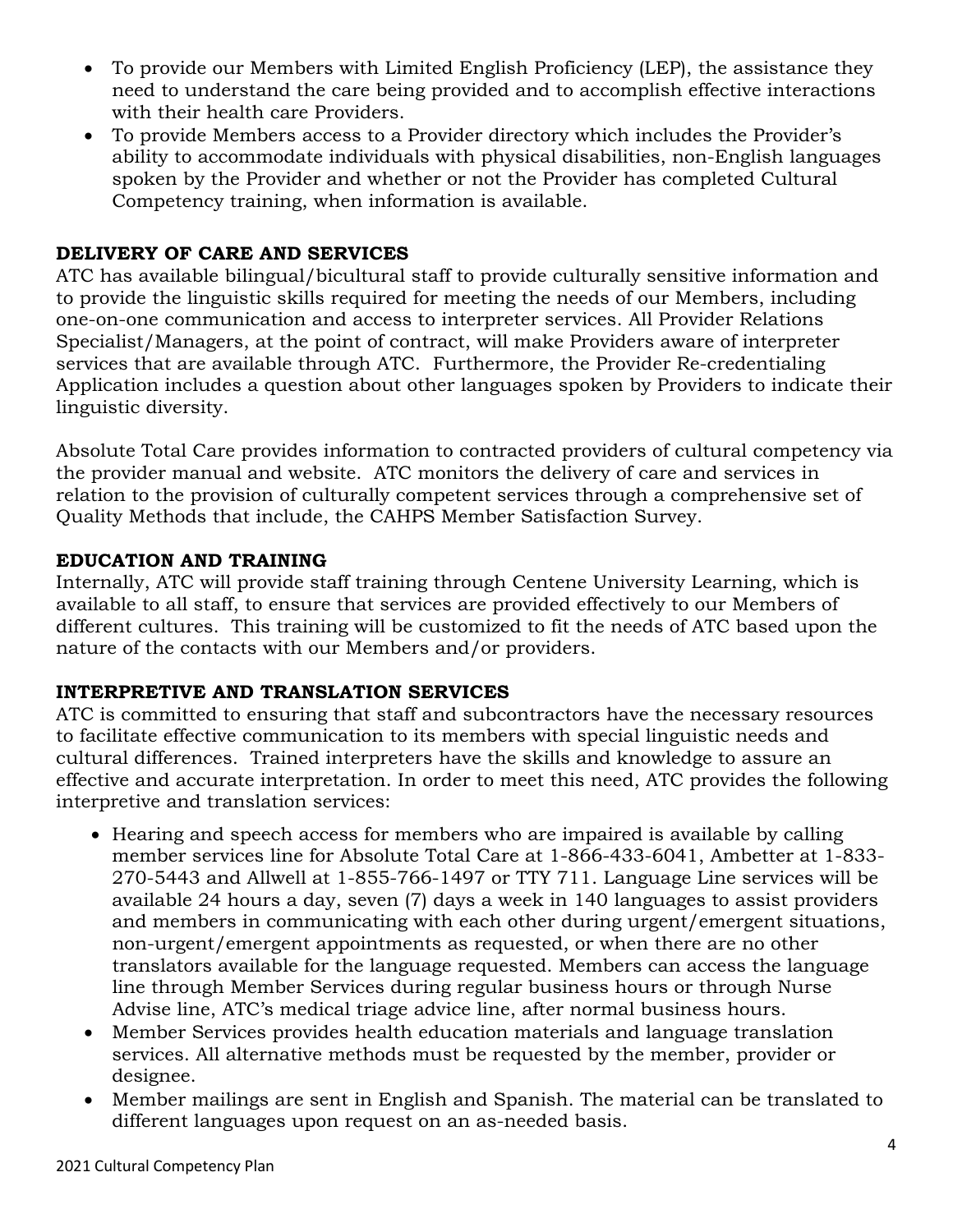# EVALUATION AND ASSESSMENT

 ATC monitors the delivery of care and services in relation to the provision of culturally competent services through a comprehensive set of Quality Methods that include the CAHPS Member Satisfaction Survey, Provider Satisfaction Survey, and Member communications such as Complaints and/or Grievances.

 Survey results are accessed to identify areas for improvement and revision. The evaluation will serve as the foundation for planning the upcoming year's plan and activities relating to elevating cultural awareness.

### Culturally and Linguistically Appropriate Health Promotion Materials and Resources:

- • The Centers for Medicare & Medicaid offers an online toolkit entitled: Making Written Material Clear and Effective, to include a chapter on culturally appropriate translation http://www.cms.gov/Outreach-and-Education/Outreach/WrittenMaterialsToolkit/index.html
- For Medicaid and Marketplace members this website from the American Academy of Pediatrics offers a toolkit entitled: Culturally Effective Care Toolkit: https://www.aap.org/en-us/professional-resources/practicetransformation/managing-patients/Pages/effective-care.aspx
- Taking Cultural Competency from Theory to Action: http://www.commonwealthfund.org/publications/fund-reports/2006/oct/takingcultural-competency-from-theory-to-action
- Think Cultural Health: https://thinkculturalhealth.hhs.gov/

### The following websites offer information, examples and other resources that may be helpful:

- The National Center for Cultural Competence at Georgetown University increases the capacity of health care and mental health programs to design implement and evaluate culturally and linguistically competent service delivery systems. Publications and web links available: https://nccc.georgetown.edu/
- The Multicultural Pavilion offers resources and dialogue for educators, students and activists on all aspects of multicultural education: http://www.edchange.org/multicultural/